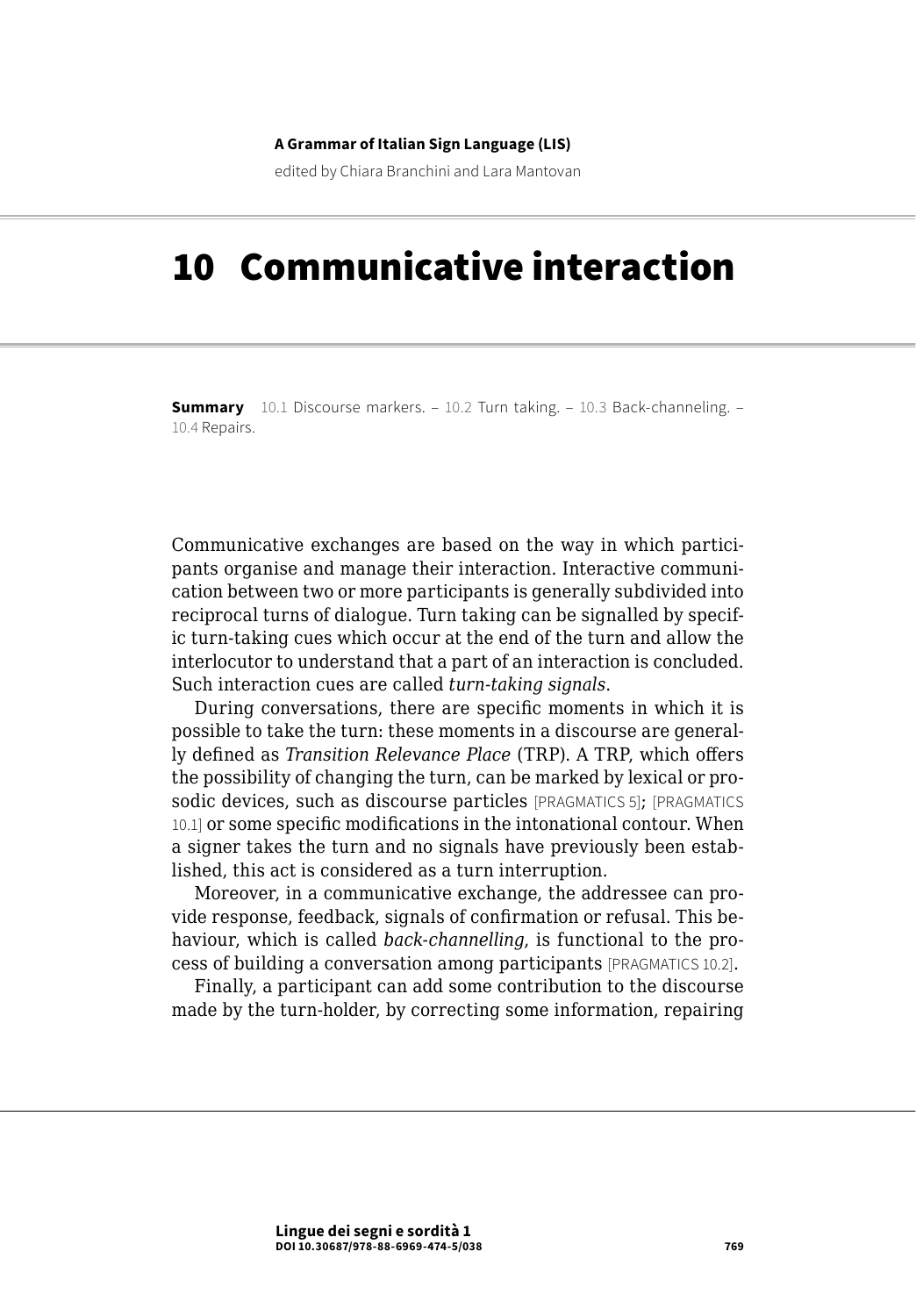<span id="page-1-0"></span>a content, providing comments or clarifications. These attitudes are known as *actions of repair* [PRAGMATICS 10.3].

# **10.1 Discourse markers**

Discourse markers are those overt or covert linguistic signals which fulfil the function of supporting discourse management, enhancing the textual coherence, and revealing the signer's attitude toward the conversation [PRAGMATICS 5]; [PRAGMATICS 7]. Discourse markers may serve as landmarks in signalling how the conversation is being structured and how the turns are being regulated. In the example below, the sign well fulfils the function of marking the initial part of a turn.

WELL IX<sub>2</sub> HOPE IX<sub>2pl</sub> UNDERSTAND IX<sub>1</sub> EXPLAIN 'Well, I hope you understood what I explained.'

# **10.2 Turn taking**

A turn is considered as a period in the conversation in which one of the participants actively signs. The temporal organisation of a conversation is based on the alternation of turns between participants. The ability to take and manage conversation turns is known as turn taking.

# **10.2.1 Types of turn taking constructions**

Turn-taking processes are distributed along a continuum in which the two extreme poles display two specular situations. The first pole concerns a conversation in which the signer keeps the turn and the addressee just watches, before the turn is allocated to another participant. The second pole refers to a situation in which two or more signers overlap continuously in the conversation resulting in either a competitive or a cooperative exchange.

In the following sections, three types of turn-taking patterns are discussed: i) smooth turn taking [PRAGMATICS 10.2.1.1], ii) turn taking with pause [PRAGMATICS 10.2.1.2], and iii) overlapping turn taking [PRAG-MATICS 10.2.1.3].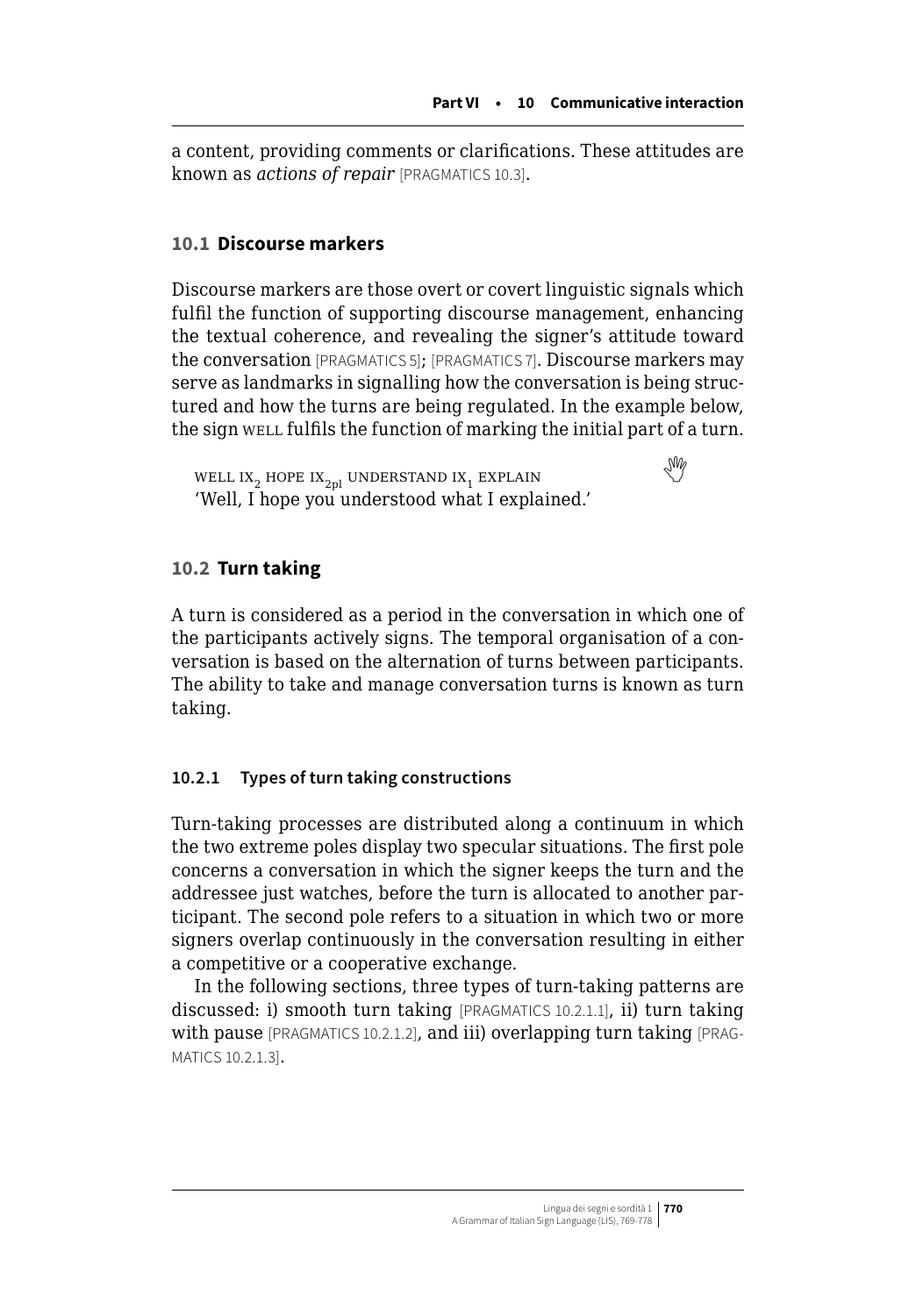```
10.2.1.1 Smooth turn taking
```
In a smooth turn-taking situation, one participant holds the turn and when s/he finishes to express her/his contribution, the turn is allocated to another participant. Such transfer happens in a very smooth way, without pause or strong overlapping between signers, as shown in the example below.

A: YESTERDAY PARK IX<sub>1</sub> DOG IX CL(curved open V): 'be\_at'++  $IX_1$  SEE B: MAYBE BROWN HAIR\_ALL IX<sub>1</sub> SEE DONE IDENTICAL IX<sub>1</sub> SEE DONE 'Yesterday, in the park I saw a few dogs.' 'Maybe I saw the same brown dogs.'

What follows is the schematic representation of a smooth turn-taking.

A: sign sign sign B: SIGN SIGN SIGN SIGN

10.2.1.2 Turn taking with pause

A different case arises when the turn transition among participants in a conversation is mediated by a pause or a linguistic element which fills the pause, such as yes, well, good. The example below shows such case.

A: today world strange world ix dangerous B: See EXAMPLE IX RIVER WATER CL(5): 'water\_rise' CL(5): 'water\_overflow' past FEW 'Nowadays the world is strange, it's dangerous.' 'Yes, true, for example the water in the rivers rises and overflows, but it was infrequent in the past.'

The following schema summarises the pattern of turn taking with a pause.

A: sign sign sign B: [pause filling material] sign sign sign

# 10.2.1.3Overlapping turns

The third type of turn taking concerns those situations in which two or more signers communicate simultaneously and overlap each other. There are various possible reasons for such overlapping behaviour. It can happen, for example, when two signers both contribute to a dia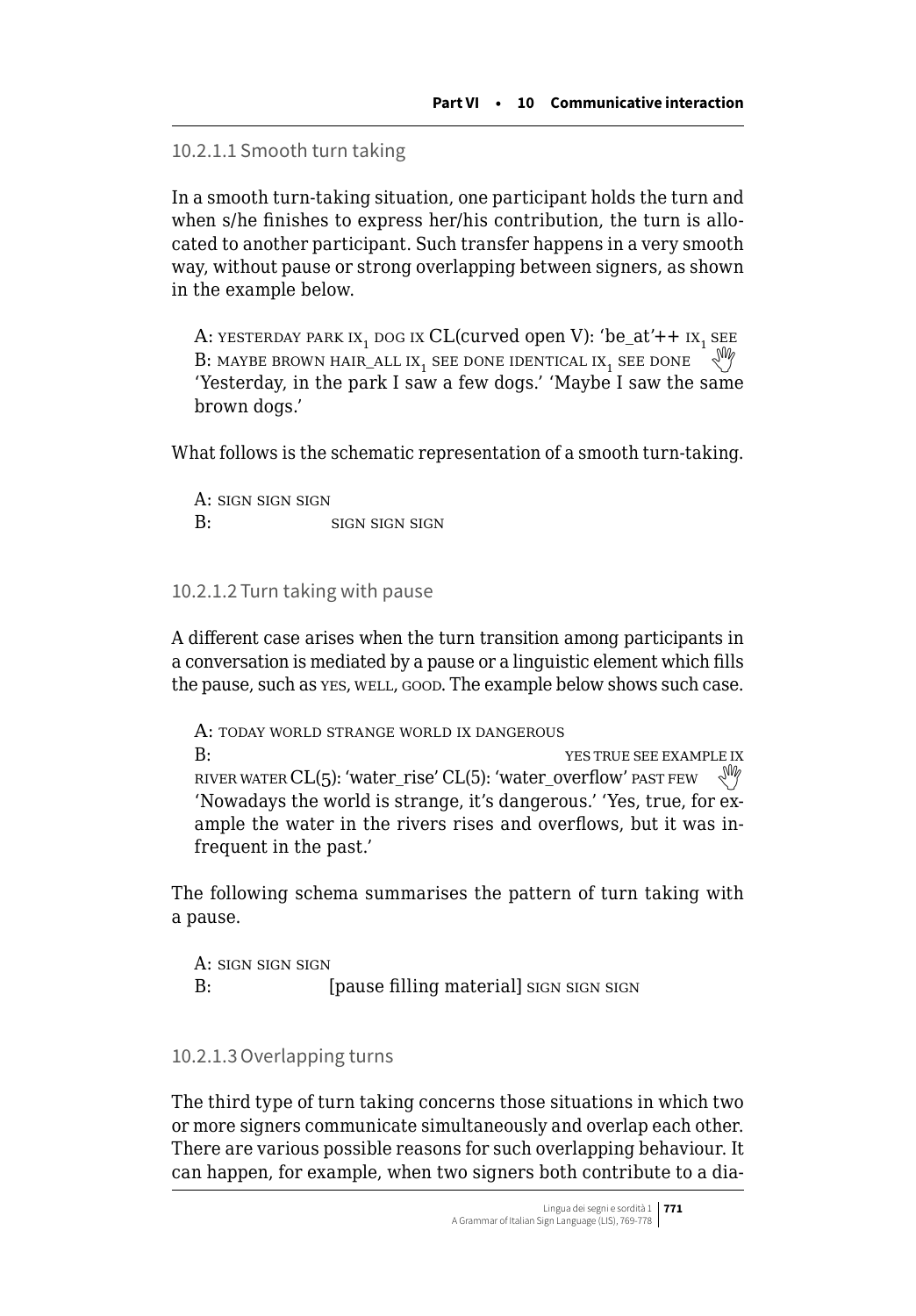logue resulting in a joined turn construction, as in the example below.

A: FINALLY WORK FINISH IX<sub>2</sub> RELAX IX<sub>2</sub> RELAX **B**: **IXALLY** IX. RETIREMENT IX. KNOW IX<sub>1</sub> RETIREMENT IX<sub>1</sub> KNOW IX<sub>1</sub> SLIDE FIVE IX<sub>1</sub> FINALLY A:  $1 \times 2$  year^five document how<br>B: ix. go out young BEFORE  $B: IX$ , go out young  $A:$   $YES$   $KNOW++$ B: $IX_{1}$  1EXPLAIN<sub>2</sub> IX<sub>12</sub>COME<sub>1</sub> HOUSE POSS<sub>1</sub> 'Finally you stopped working, now you can relax!' 'I am retired, I know, thanks to the policy of the "5-year slide". Finally! I retired earlier and I'm still young.' 'How did you sort out the papers for the 5 years?' 'I will explain it to you at my place'. 'Yes, that's fine.'

A different situation arises when the two signers compete for taking the turn. An example of such competitive dialogical construction is presented below.

A:  $Q_{\text{article}}$  politics  $\text{Area}$  ix<sub>1</sub> trust zero ix<sub>1</sub> be\_fed\_up  $IX<sub>1</sub> BE_FED_UP SUCK IX<sub>1</sub>$  TRUE A:  $1x_1$  vote  $1x_{3p1}$  no\_more<br>B: better vote need exist.not but ix, need law hundred  $\sim$  four B: better vote need exist.not  $Q_{\text{article}}$ A:  $Q_{\text{artichole}}$  c'mon exist exist.not ix<sub>1</sub> impossible\_no\_way B:Q<sub>artichoke</sub> NEVER APPROVE PE 'I've no trust in politicians!' 'I'm fed up! It sucks!' 'I'm fed up!' 'Well, it's better not to vote.' 'I don't vote for them anymore!' 'But I need the law 104, so when?' 'When?!' 'When? It will never be ap-

Regardless of the reason for the overlapping turn taking, the general model for this type of dialogue is reported below.

A: sign sign sign B: sign sign sign

proved!' 'C'mon, no way!'

# **10.2.2 Turn taking signals**

In dialogical exchanges, turns are regulated by turn taking signals. These cues may be produced by either the turn-holder or the interlocutor and may fulfil a variety of pragmatic functions.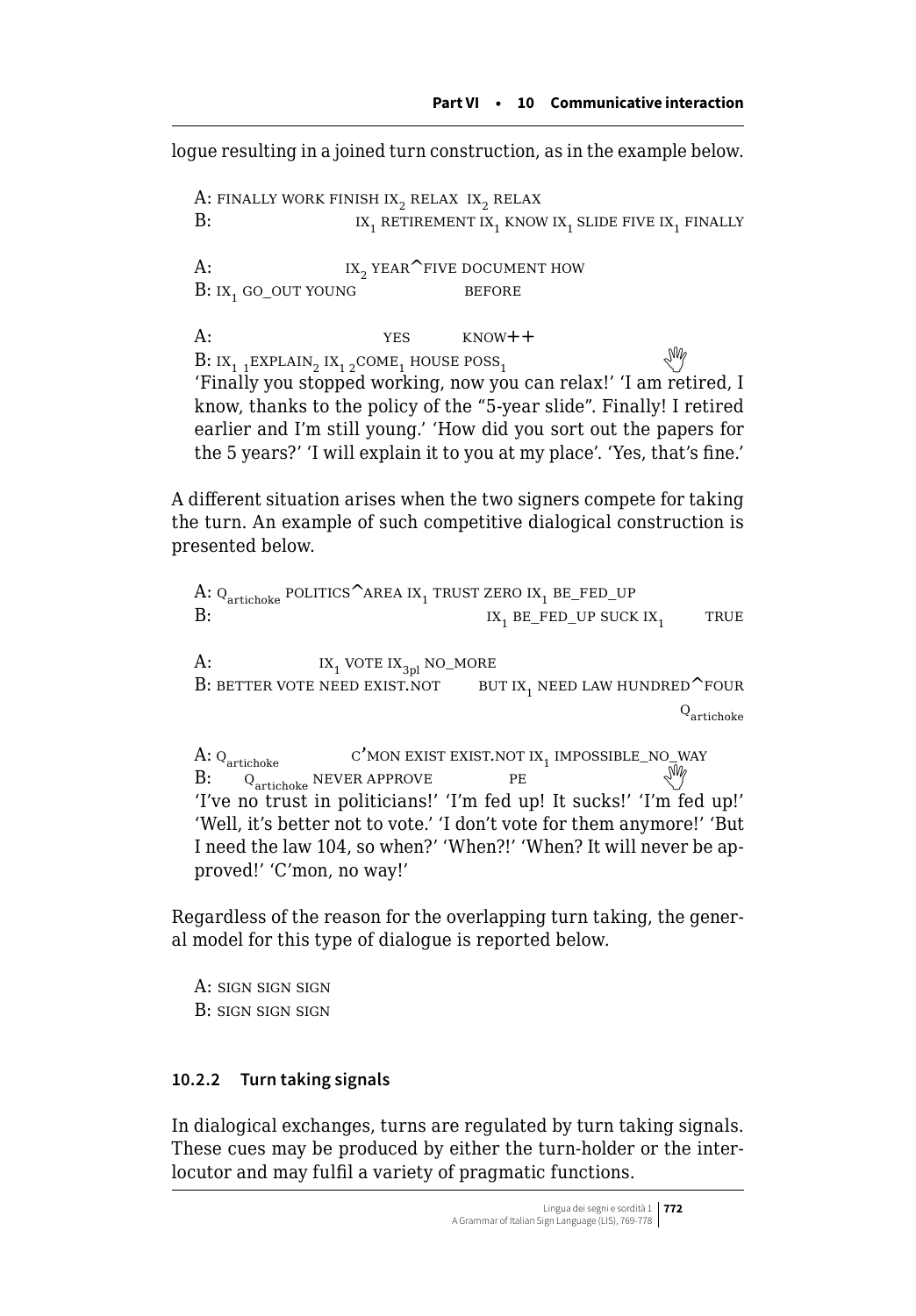### 10.2.2.1Different turn taking signals

People who hold the turn may send several cues to their interlocutors. A signer can send a turn-yielding signal alerting the addressee that he/she is ready to allocate the turn. Moreover, the signer can send attempt-suppressions signals showing that s/he does not intend to pass over the turn. In other cases, the signer can show within-turn signals which should evoke feedback or back-channel signals by the interlocutor.

On the other hand, the dialogue partner can send back-channel cues or turn-claiming signals in order to show her/his attitude toward the dialogical exchange. As for back-channel signals, the addressee may provide some response to the communicative contribution of the signer, without showing the intention to take the turn. On the contrary, in case of turn-claiming signals, the addressee clearly calls for taking the turn in the communicative exchange.

#### 10.2.2.2Turn-yielding signals

Turn-yielding signals have the function of informing the dialogical partner that the turn-holder is ready to pass over the turn. Various elements may be involved in conveying such message, both manual and non-manual [PRAGMATICS 5]. As for manually produced signals, discourse particles can be used with the function of marking the conclusion of a turn. In the example below, the discourse particle ANYMORE fulfils the function of marking the end of the communicative turn.

```
IX<sub>1</sub> document everything IX<sub>1</sub>, CL(flat open 5): 'give'<sub>3</sub> done anymore
'I gave (them) all the document, that's enough.'
```
The signer can also display variation in the speed and the amplitude of the signing, for example reducing the speed of signing and the signing space. In this way, the partner is encouraged to take the turn. An example of this strategy is reported below: in the first part of the utterance (from the beginning to CL(unspread 5): 'search\_pockets') the rate of signing is high, but it clearly decreases in the final part of the sentence (from the sign backpack to the end).

 $IX_1$  be\_scared  $IX_1$  bus  $IX_1$  CL(curved open V): 'get\_on'  $IX_2$  man con-TROL TICKET. IX<sub>1</sub> POCKET EMPTY CL(unspread 5): 'search\_pockets'. BACKPACK IX,

 $CL(flat closed 5): 'graph\_ticket' THEN _{1}GIVE_{2}$  validate<sub>2</sub> ix<sub>1</sub> relax 'I was scared, as soon as I got on the bus, the inspector was controlling the tickets. I looked for my ticket, but my pockets were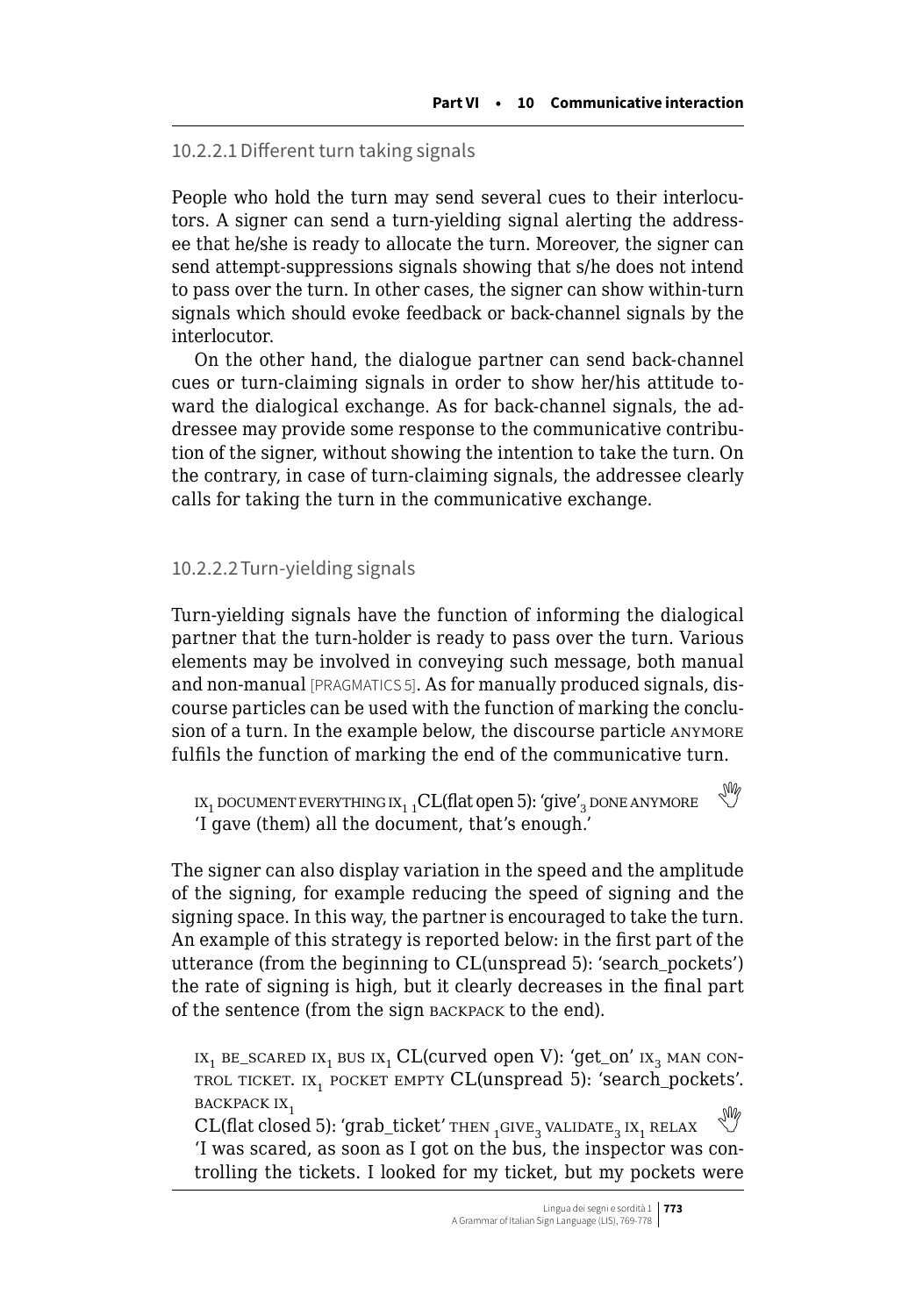empty. I looked in the backpack, I found it! I gave it to the inspector. He validated it and I felt relieved.'

10.2.2.3Turn taking signals

In LIS, it is possible to mark a TRP in several ways. More commonly, the position of the hands communicates the intention to participate or not in the conversation. Some of these positions are displayed in the pictures below.



**Figure 1** Hands in pockets



**Figure 2** Hands at rest



**Figure 3** Arms crossed

Hands in pockets, hands at rest, and crossed arms signal that the participant is not interested in taking the turn.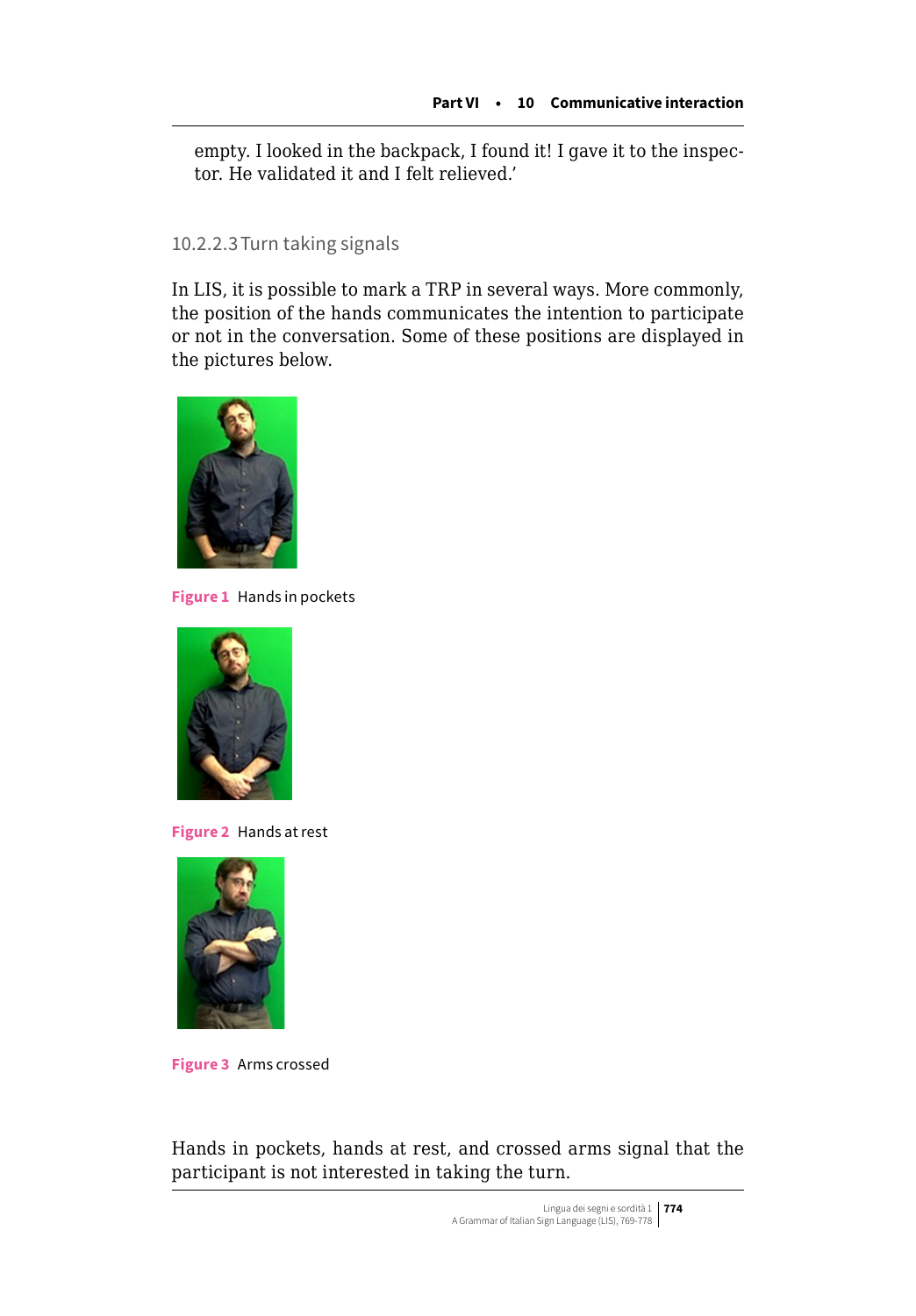Another strategy for sending turn-taking signals consists in touching the partner as a way to call her/his attention and start a new turn, as exemplified in the picture below.



**Figure 4** Turn-taking tactile signal used to start the turn

A third type of strategy concerns the use of cues which can explicitly signal the point of a turn taking. These cues may concern prosodic changes in the speed or size of signs, especially at the end of a turn. The possibility to allocate the turn to another participant may also be marked by non-manuals produced by the signer at the end of an utterance, such as eye blink and head nod. Some of the abovementioned turn-taking signals are illustrated in the example below.

| eb<br>A: YESTERDAY UNIVERSITY STUDENT CL(5): 'Crowded' IX LESSON START DONE       |
|-----------------------------------------------------------------------------------|
| $B:$ $\leq$ hands at rest $\geq$                                                  |
| A: $\leq$ arms crossed $>$                                                        |
| eb hn<br>M                                                                        |
| B: TRUE IX <sub>1</sub> ROOM LITTLE NEED OTHER BIG SIT++ ALL                      |
| A: 'Yesterday, at the university, it was very crowded, when the<br>class started. |

B: 'True, the classroom is little. We need another bigger classroom, so that everyone can have a sit.'

The example displays various turn-taking cues. Signer A, for example, crosses his arms at the end of his turn. While watching, signer B' hands are at rest, he decides to intervene to contribute to the conversation. The eye blink is a non-manual cue used to end both Signer A's and Signer B's turn.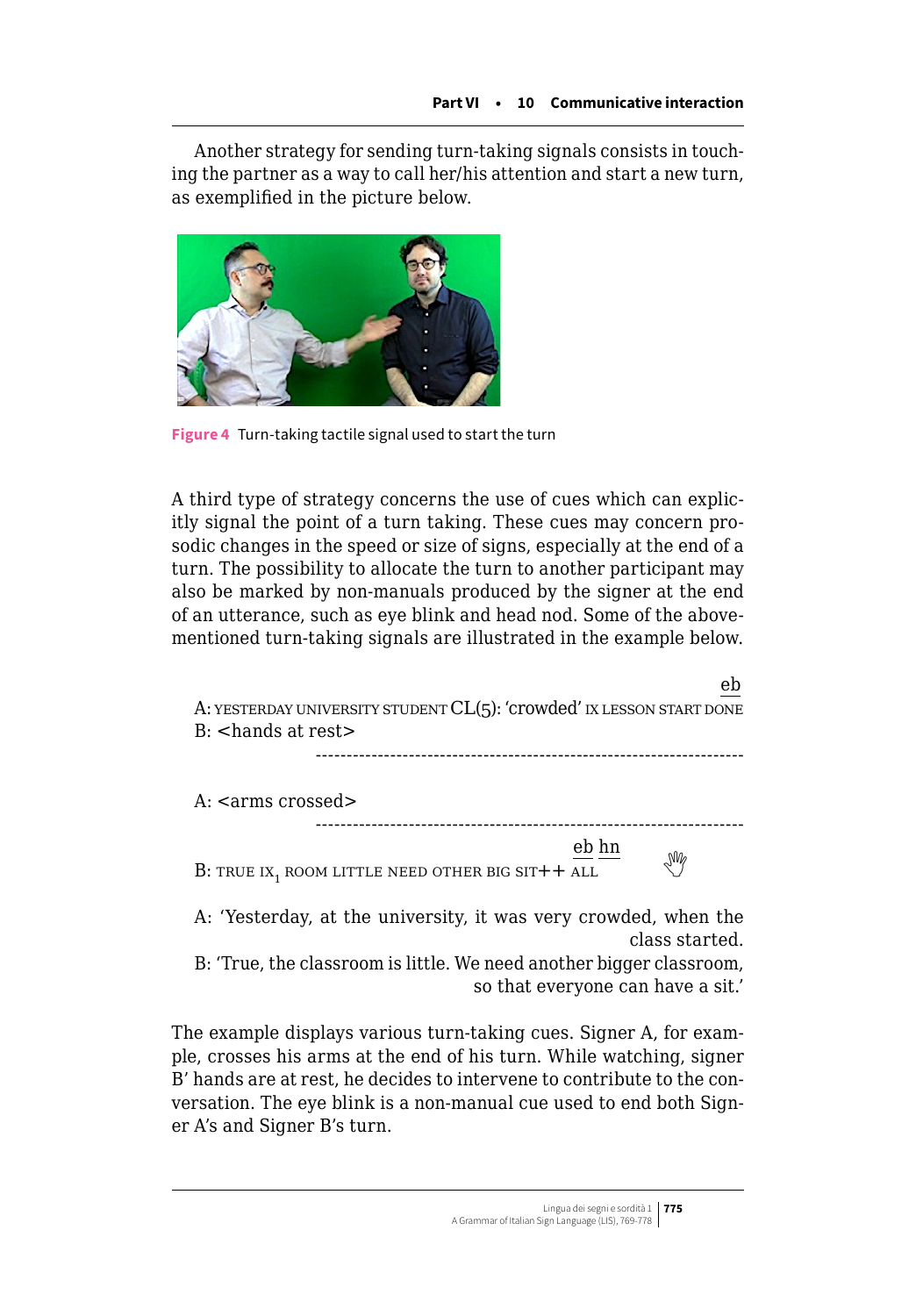### <span id="page-7-0"></span>**10.3 Back-channeling**

As mentioned before, back-channel cues serve to signal the addressee's attitude toward the communicative exchange. The addressee's response can be of various types: for example, the interlocutor can express an affirmative (a-b) or refusing (c) attitude toward the conversation content.



a. pe







c. hold\_on

Other functions of back-channelling signals concern the possibility for the addressee to comment on a statement, clarify an information, complete an utterance, and so forth. Back-channelling is also used for showing a phatic behaviour with respect to the interaction, displaying interest in the communicative exchange.

Back-channelling involves both manual and non-manuals strategies. The example below shows a short stretch of communicative ex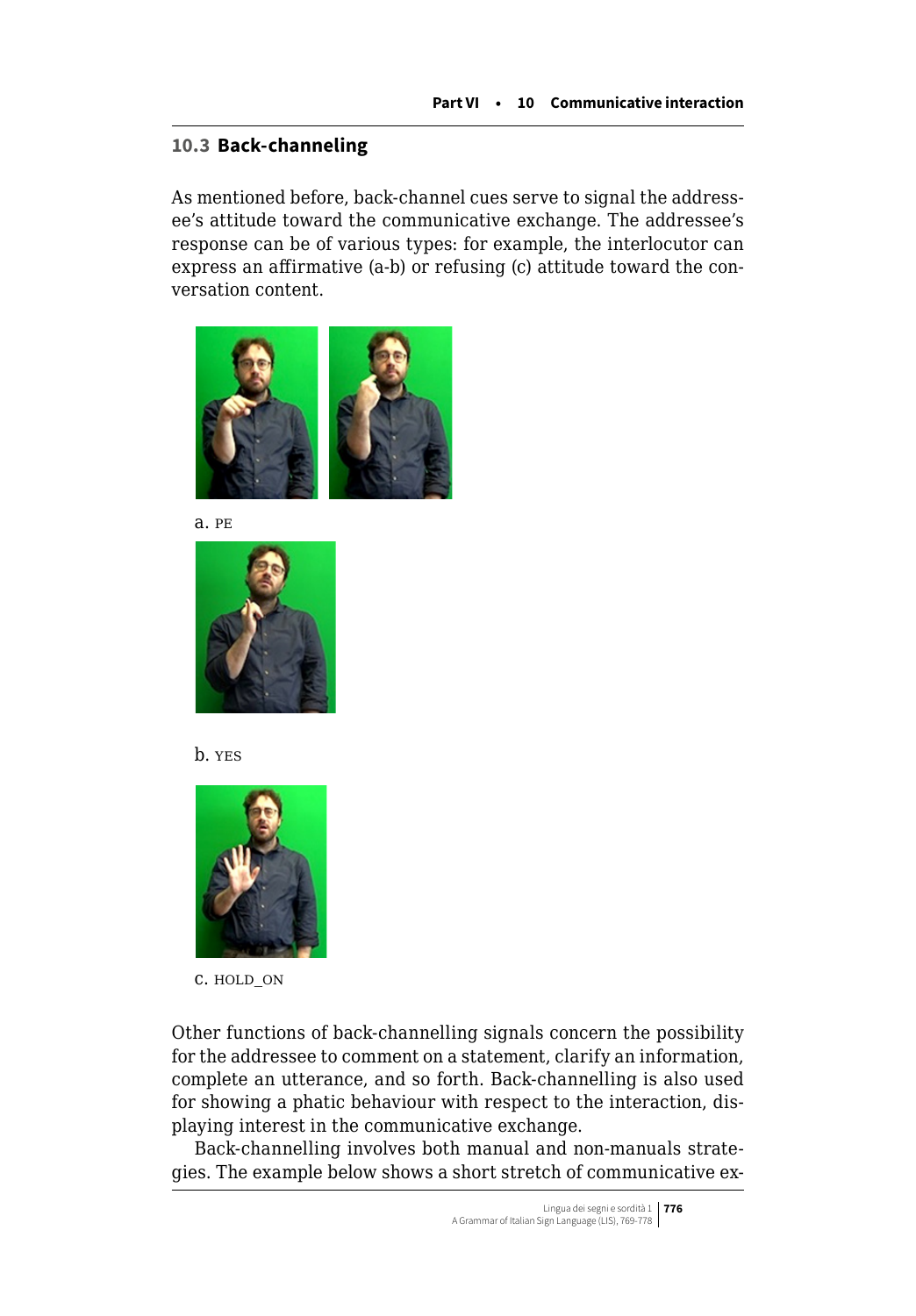<span id="page-8-0"></span>change in which Signer A shows interest and confirms the content of Signer B's comment.

A:  $YES$   $YES$   $YES$ B: KNOW IX<sub>1</sub> TEACH BUILDING +  $+$  VARIOUS. IX<sub>1</sub> 1GO +  $+$  IX<sub>1</sub> TEACH  $A \cdot$  know + + B: DONE RUN  $_1$  GO + + IX<sub>1</sub> EXIST.NOT BE\_FED\_UP IX<sub>1</sub> EXIST.NOT ANYMORE A: well well understand++ **B**:  $IX_1$  pe not  $IX_1$  must  $_1$  ask<sub>3</sub> t-r-i-b-e-l-l-i<sub>3</sub> ix<sub>1</sub> change  $\mathbb{W}$ A: 'Yes' 'Yes' B: 'You know, I teach in several buildings, I keep running around.' A: 'I know, I know' B:'When I finish teaching in a place I have to run to another one. No way!' A: 'Right' 'I see, I see' B:'I'm fed up, no way! I have to ask Tribelli for a change.'

#### **10.4 Repairs**

Conversational repairs are used for several reasons and fulfil various communicative functions. Generally, repairs serve to correct a statement which is considered wrong by the signer or the addressee. Repairs can also be used to add a comment to the content expressed by the turn-holder. Moreover, repairs occur when the signer is looking for a specific sign or when s/he tries a self-rephrasing. Repairs can be realised manually (e.g. a manual negation) or non-manually (e.g. a head shake). A strategy which is common in sign languages is represented by repairs connected with the signing space. An example of corrective repair capitalising on the signing space is presented below.

A: TWO TWIN IX<sub>1</sub> BE\_FAMILAR IX<sub>2</sub> S-A-R-A<sub>3</sub> IX<sub>b</sub> M-A-R-C-O<sub>b</sub>

A:  $IX_{3b}$  hair black  $IX_{3a}$  hair blond<br>B: NOT,  $IX_{3a}$  BLACK  $IX_{3b}$  BLOND CONTRARY

A: 'I know two twins: Sara and Marco, he has black hair and she is blond.'

B: 'No, she has black hair and he has blond hair. It's the opposite.'